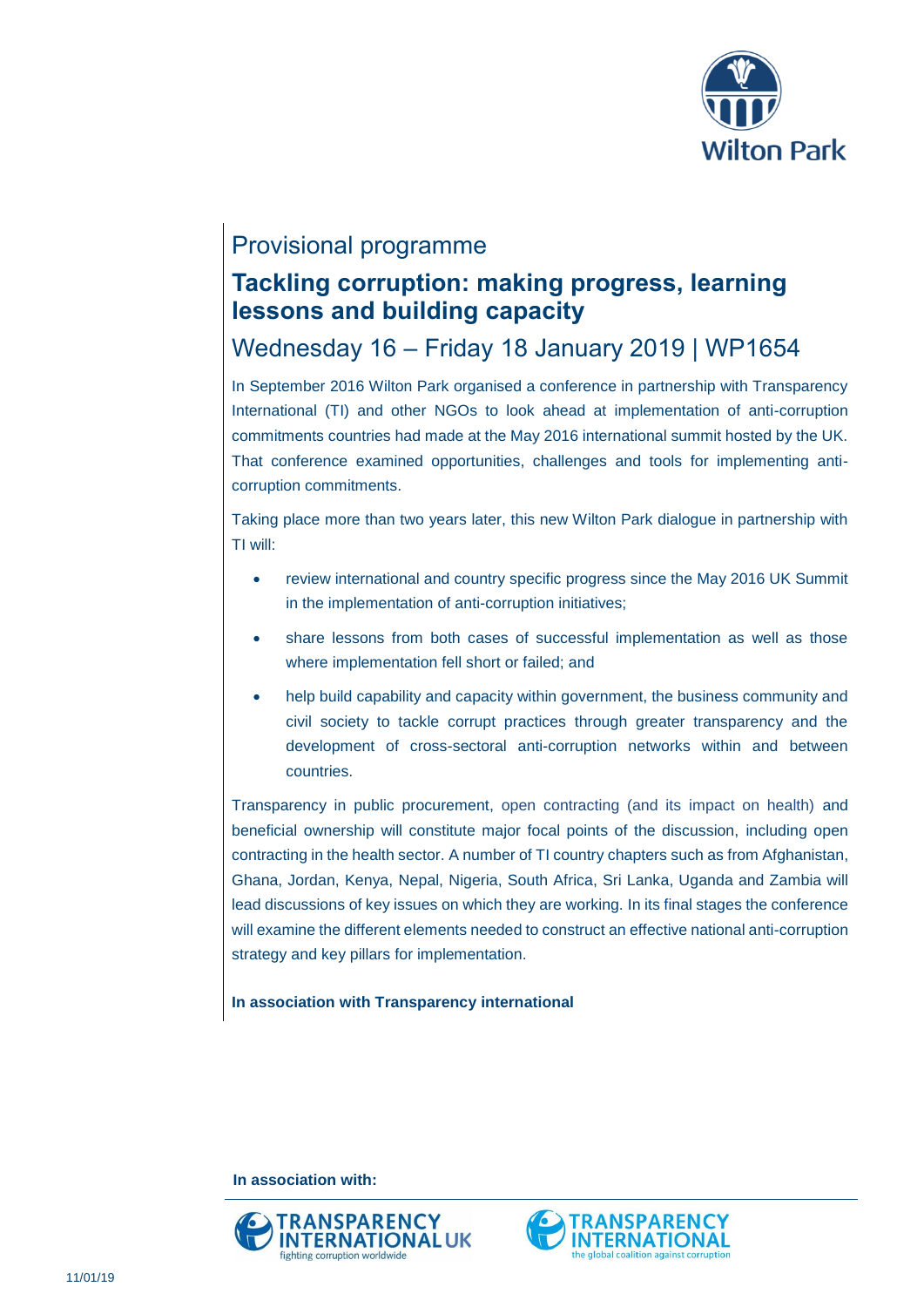## **Wednesday 16 January**

| 1500-1600 | Participants arrive. Refreshments on arrival                                                                                                                                                                                                                                                                                                                                                                                           |
|-----------|----------------------------------------------------------------------------------------------------------------------------------------------------------------------------------------------------------------------------------------------------------------------------------------------------------------------------------------------------------------------------------------------------------------------------------------|
| 1600-1630 | <b>Welcome and introduction</b>                                                                                                                                                                                                                                                                                                                                                                                                        |
|           | <b>Robert Grant</b><br>Programme Director, Wilton Park                                                                                                                                                                                                                                                                                                                                                                                 |
|           | Jameela Raymond<br>Project Manager- Commitments, Transparency International UK, London                                                                                                                                                                                                                                                                                                                                                 |
|           | Icebreaker and presentation of visual roadmap                                                                                                                                                                                                                                                                                                                                                                                          |
|           | <b>Zack Brisson</b><br>Co-Founder and Principal, Reboot, New York                                                                                                                                                                                                                                                                                                                                                                      |
| 1630-1730 | 1. Promoting global standards in public procurement, open<br>contracting and beneficial ownership: where are we now?                                                                                                                                                                                                                                                                                                                   |
|           | What progress has been made since the May 2016 Summit in the UK? What are key<br>challenges that remain? In what ways do different national contexts present different<br>impediments to achieving greater transparency and integrity in public procurement and<br>beneficial ownership?                                                                                                                                               |
|           | <b>John Penrose</b><br>Prime Minister's Anticorruption Champion, Home Office, London                                                                                                                                                                                                                                                                                                                                                   |
|           | <b>Robert Barrington</b><br>Executive Director, Transparency International, London                                                                                                                                                                                                                                                                                                                                                     |
|           | <b>Deirdre Dimancesco</b><br>Technical Officer, World Health Organisation, Geneva                                                                                                                                                                                                                                                                                                                                                      |
|           | <b>Hera Hussain</b><br>Senior Advocacy Manager, Open Contracting Partnership, Washington DC                                                                                                                                                                                                                                                                                                                                            |
| 1730-1800 | Photograph followed by tea/coffee                                                                                                                                                                                                                                                                                                                                                                                                      |
| 1800-1900 | 2. Roundtable discussion on promoting global standards in public<br>procurement, open contracting and beneficial ownership                                                                                                                                                                                                                                                                                                             |
|           | How can impediments to achieving greater transparency and integrity in public<br>procurement and beneficial ownership be overcome in different national contexts? What<br>has proven to be effective? How can implementation of approaches and tools be<br>strengthened? In what ways do different political contexts - whether supportive, mixed or<br>hostile – interact with the implementation of more technical approaches/tools. |
| 1900      | Reception and Session 4 facilitators meeting, Library                                                                                                                                                                                                                                                                                                                                                                                  |
| 1930      | Dinner                                                                                                                                                                                                                                                                                                                                                                                                                                 |
|           |                                                                                                                                                                                                                                                                                                                                                                                                                                        |

## **Thursday 17 January**

**0800-0900** Breakfast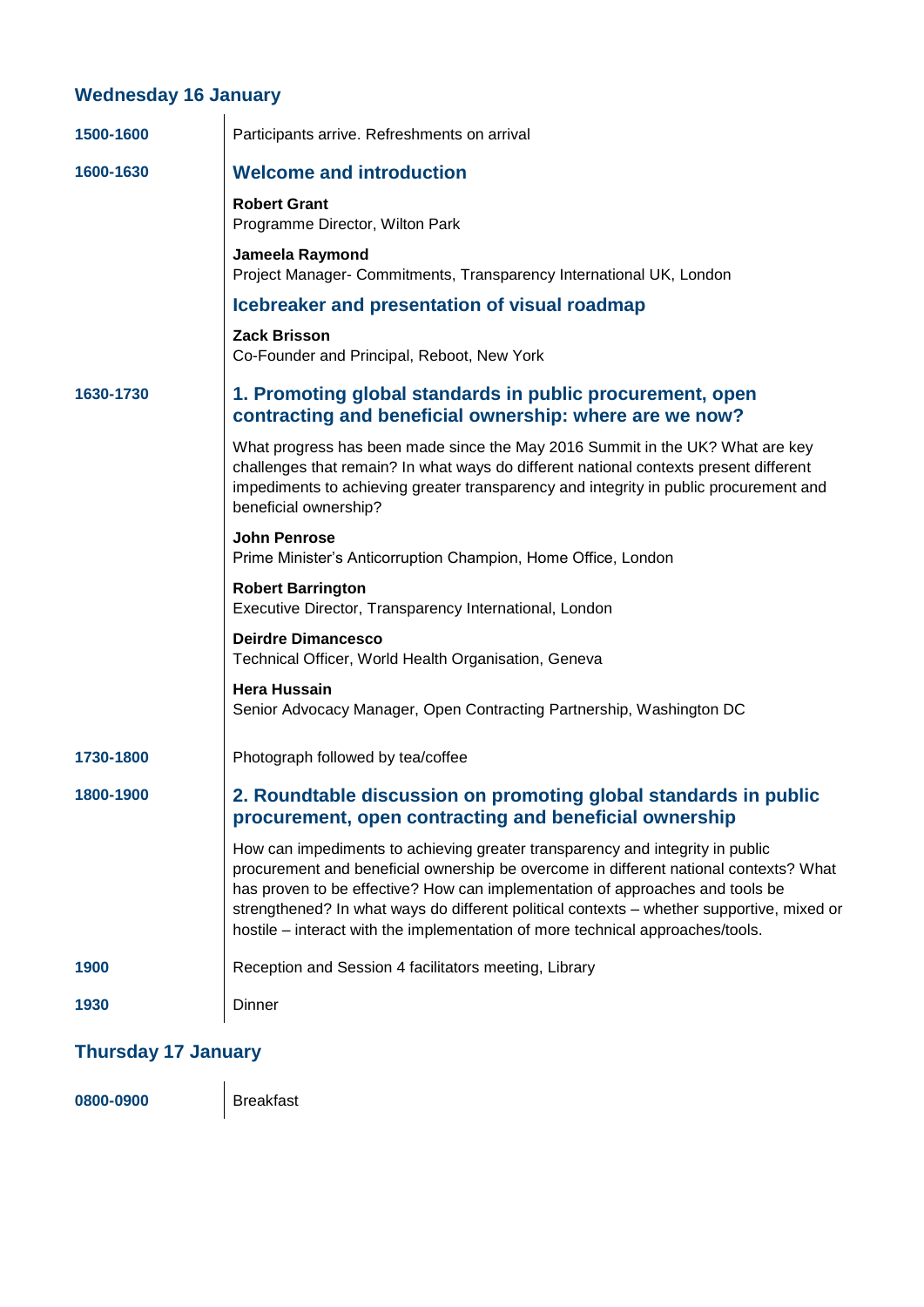| 0900-0945 |  |  |  |  |  |
|-----------|--|--|--|--|--|
|-----------|--|--|--|--|--|

#### **0900-0945 3. Introduction to world café tables**

Thematic experts who will lead the world café discussions in the next session will make 4 minute presentations setting out the current state of play and challenges on which they are working. Participants will have the opportunity to propose and lead up to two additional world café table themes.

#### **0945-1115 4. World café thematic tables**

During the world café session, experts from a number of organisations will lead thematic based discussions focused on key challenges in areas related to beneficial ownership, open contracting and public procurement. Four rotations of 20 minutes each will take place. Participants will explore challenges and how to overcome them.

|           | <b>Beneficial ownership transparency</b><br>Public registers of beneficial ownership transparency:<br>Zosia Sztykowski<br>Project Lead, Open Ownership, Washington, DC                                             |
|-----------|--------------------------------------------------------------------------------------------------------------------------------------------------------------------------------------------------------------------|
|           | Property/public contracting:<br><b>Naomi Hirst</b><br>Senior Campaigner, Global Witness, London                                                                                                                    |
|           | <b>Open contracting</b><br>Open contracting and the open contracting data standard:<br><b>Gavin Hayman</b><br>Executive Director, Open Contracting Partnership, Washington DC                                      |
|           | Open Contracting, working around issues in IT infrastructure, and Universal<br>Healthcare.<br><b>Patrick Enaholo</b><br>Lecturer, School of Media and Communication, Pan-Atlantic University, Lagos                |
|           | <b>Public procurement</b><br><b>Corrupt bidders:</b><br><b>Susan Hawley</b><br>Director of Policy, Corruption Watch UK, London                                                                                     |
| 1115-1145 | Tea/coffee                                                                                                                                                                                                         |
| 1145-1300 | 5. Assessing the world café table discussions                                                                                                                                                                      |
|           | Are the right levels of ambition being set in the different countries? What are the risks of<br>aiming either too low or too high? What are key lessons that appear relevant across<br>multiple national contexts? |
| 1300-1400 | Lunch                                                                                                                                                                                                              |
| 1400-1500 | Free time                                                                                                                                                                                                          |
| 1500-1700 | 6. National anti-corruption strategies                                                                                                                                                                             |
|           | What are the major pillars of a national anti-corruption strategy that are largely applicable<br>across different national contexts?                                                                               |
|           | <b>Tonu Basu</b><br>Thematic Manager, Open Government Partnership, Washington, DC                                                                                                                                  |
|           | <b>Rachel Davies</b><br>Head of Advocacy, Transparency International UK, London                                                                                                                                    |
|           | Raj Baisya<br>Senior Policy Advisor, Joint Anti-corruption Unit, Home Office, London                                                                                                                               |